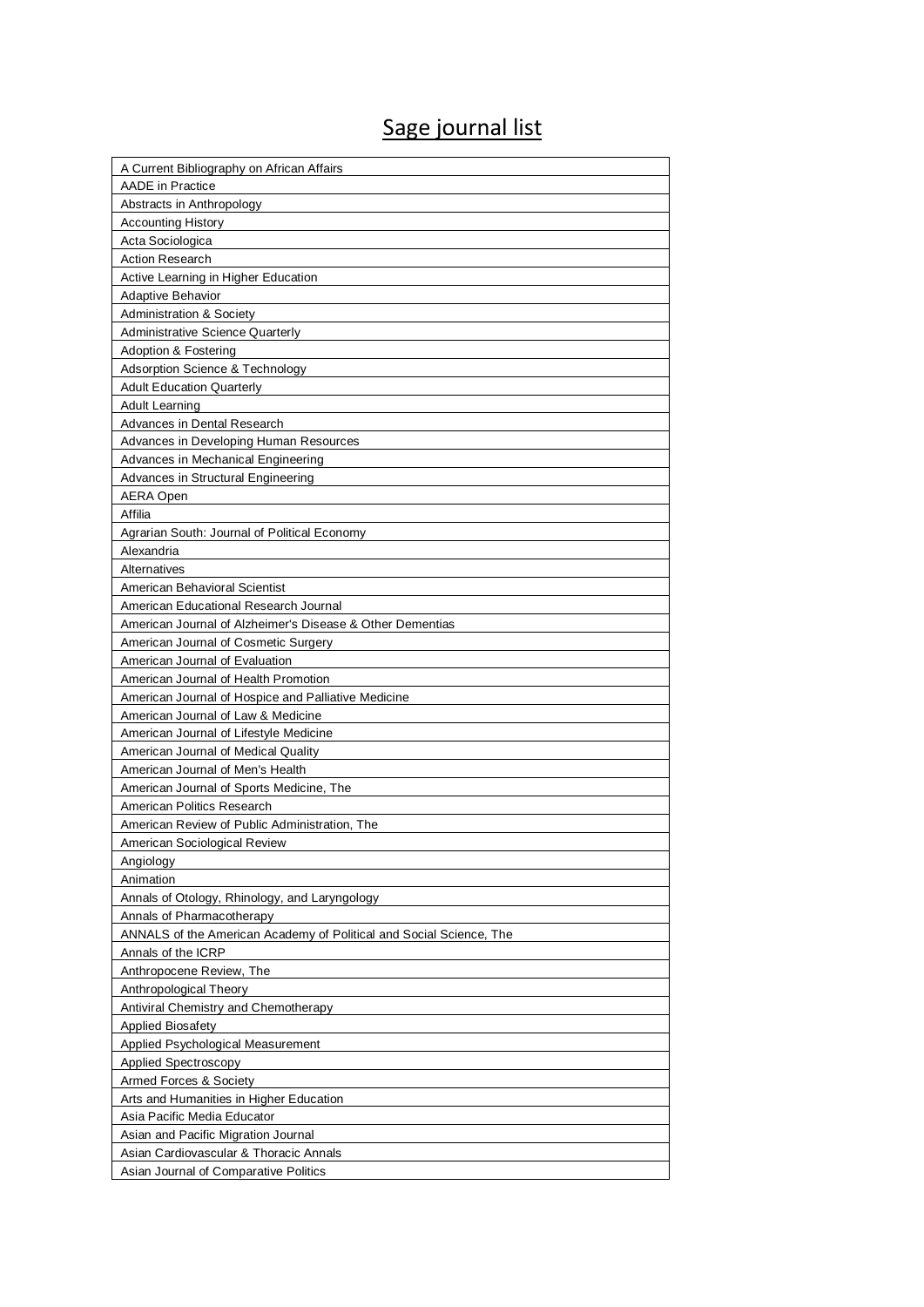| Asian Journal of Legal Education                                                |
|---------------------------------------------------------------------------------|
| Asian Journal of Management Cases                                               |
| Asia-Pacific Journal of Management Research and Innovation                      |
| Asia-Pacific Journal of Public Health                                           |
| <b>ASN Neuro</b>                                                                |
| Assessment                                                                      |
| Assessment for Effective Intervention                                           |
| Australasian Psychiatry                                                         |
| Australian and New Zealand Journal of Criminology                               |
| Australian and New Zealand Journal of Psychiatry                                |
| Australian Journal of Career Development                                        |
| Australian Journal of Education                                                 |
| Australian Journal of Management                                                |
| Autism                                                                          |
| Autism & Developmental Language Impairments                                     |
| <b>Behavior Modification</b>                                                    |
| <b>Bible Translator, The</b>                                                    |
| <b>Biblical Theology Bulletin</b>                                               |
| Big Data & Society                                                              |
| <b>Biological Research For Nursing</b>                                          |
| Bioscope: South Asian Screen Studies                                            |
| BMS: Bulletin of Sociological Methodology/Bulletin de Méthodologie Sociologique |
| Body & Society                                                                  |
| Brain and Neuroscience Advances (OA)                                            |
| <b>British Journal of Music Therapy</b>                                         |
| <b>British Journal of Pain</b>                                                  |
| British Journal of Visual Impairment                                            |
| <b>British Journalism Review</b>                                                |
| <b>Building Acoustics</b>                                                       |
| Building Services Engineering Research and Technology                           |
| Bulletin of Science, Technology & Society                                       |
| <b>Business &amp; Society</b>                                                   |
| <b>Business and Professional Communication Quarterly</b>                        |
| <b>Business Information Review</b>                                              |
| <b>Business Perspectives &amp; Research</b>                                     |
| Cahiers Élisabéthains                                                           |
| Canadian Journal of Nursing Research                                            |
| Canadian Journal of Occupational Therapy                                        |
| Canadian Journal of School Psychology                                           |
| Canadian Pharmacists Journal                                                    |
|                                                                                 |
| Capital & Class                                                                 |
| Cardiovascular and Thoracic Open (OA)                                           |
| Career Development and Transition for Exceptional Individuals                   |
| Cartilage                                                                       |
| Cephalalgia                                                                     |
| Child Language Teaching and Therapy                                             |
| <b>Child Maltreatment</b>                                                       |
| Child Neurology Open                                                            |
| Childhood                                                                       |
| China Information                                                               |
| China Report                                                                    |
| Chinese Journal of Sociology                                                    |
| Chinese Sociological Dialogue                                                   |
| Christianity & Literature                                                       |
| <b>Chronic Illness</b>                                                          |
| <b>Chronic Respiratory Disease</b>                                              |
| <b>Chronic Stress</b>                                                           |
| Citizenship, Social and Economics Education                                     |
| Clin-Alert                                                                      |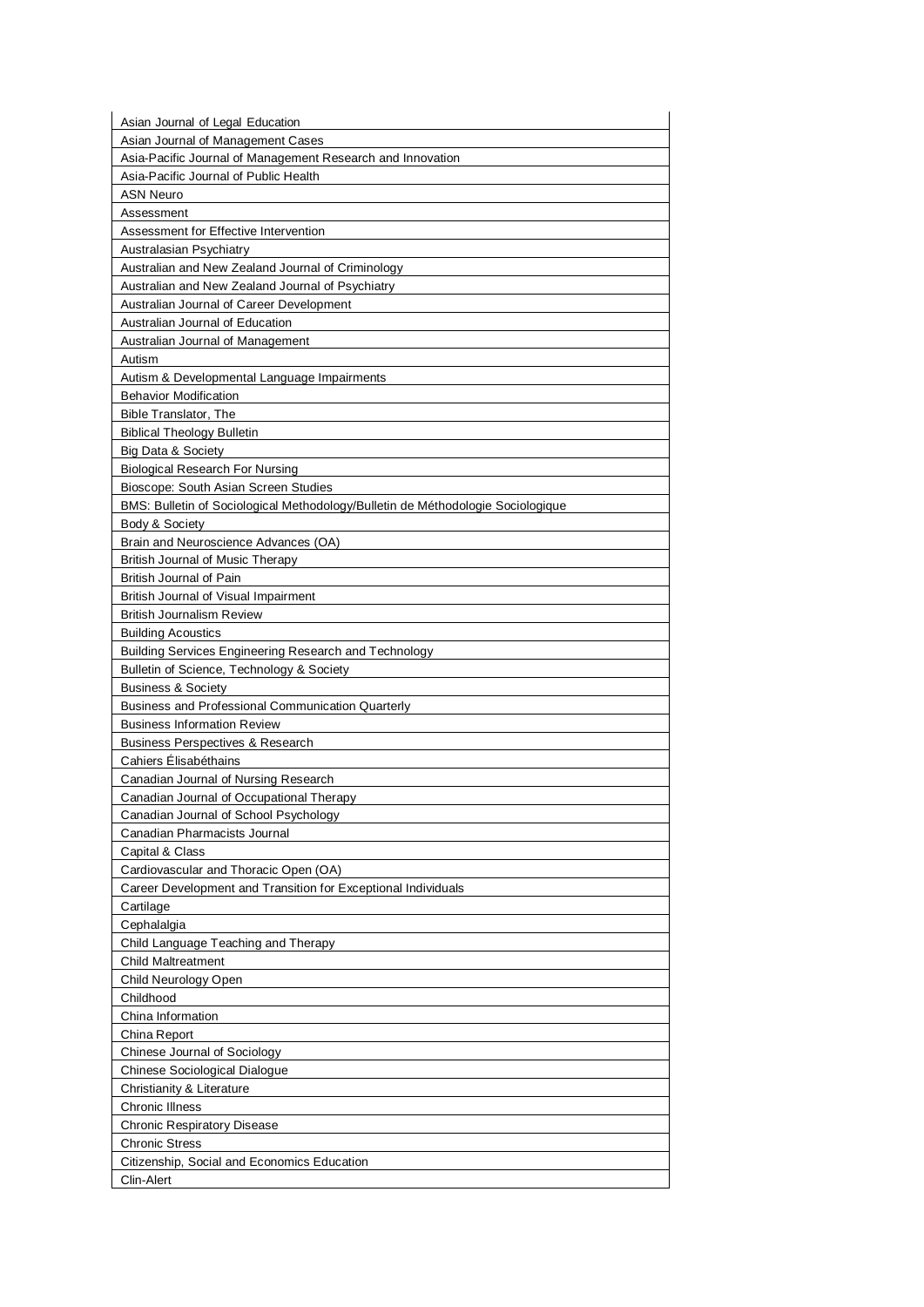| Clinical and Applied Thrombosis/Hemostasis                                       |
|----------------------------------------------------------------------------------|
| <b>Clinical Case Studies</b>                                                     |
| Clinical Child Psychology and Psychiatry                                         |
| <b>Clinical EEG and Neuroscience</b>                                             |
| <b>Clinical Nursing Research</b>                                                 |
| <b>Clinical Pediatrics</b>                                                       |
| Clinical Psychological Science                                                   |
| <b>Clinical Rehabilitation</b>                                                   |
| <b>Clinical Trials</b>                                                           |
| Clothing and Textiles Research Journal                                           |
| Common Law World Review                                                          |
| Communication & the Public                                                       |
| <b>Communication and Sport</b>                                                   |
| Communication Disorders Quarterly                                                |
| <b>Communication Research</b>                                                    |
| Community College Review                                                         |
| <b>Comparative Political Studies</b>                                             |
| <b>Compensation &amp; Benefits Review</b>                                        |
| Competition & Change                                                             |
| <b>Concurrent Engineering</b>                                                    |
| <b>Conflict Management and Peace Science</b>                                     |
| Contemporary Drug Problems                                                       |
| <b>Contemporary Education Dialogue</b>                                           |
| Contemporary Issues in Early Childhood<br>Contemporary Review of the Middle East |
| Contemporary Sociology: A Journal of Reviews                                     |
| Contexts                                                                         |
| Contributions to Indian Sociology                                                |
| Convergence                                                                      |
| Cooperation and Conflict                                                         |
| <b>Cornell Hospitality Quarterly</b>                                             |
| Counseling Psychologist, The                                                     |
| Crime & Delinquency                                                              |
| Crime, Media, Culture                                                            |
| Criminal Justice and Behavior                                                    |
| <b>Criminal Justice Policy Review</b>                                            |
| <b>Criminal Justice Review</b>                                                   |
| Criminology & Criminal Justice                                                   |
| Critical Research on Religion                                                    |
| Critical Social Policy                                                           |
| <b>Critical Sociology</b>                                                        |
| <b>Critical Studies in Television</b>                                            |
| Critique of Anthropology                                                         |
| Cross-Cultural Research                                                          |
| <b>Cultural Dynamics</b>                                                         |
| <b>Cultural Geographies</b>                                                      |
| <b>Cultural Sociology</b>                                                        |
| Cultural Studies <=> Critical Methodologies                                      |
| Culture & Psychology                                                             |
| <b>Current Directions in Psychological Science</b>                               |
| <b>Current Sociology</b>                                                         |
| <b>Currents in Biblical Research</b>                                             |
| Dementia<br>Dementia and Neurodegeneration                                       |
| Diabetes and Vascular Disease Research                                           |
| Diabetes Educator, The                                                           |
| Dialogues in Human Geography                                                     |
| Digital Health (OA)                                                              |
| Diogenes                                                                         |
|                                                                                  |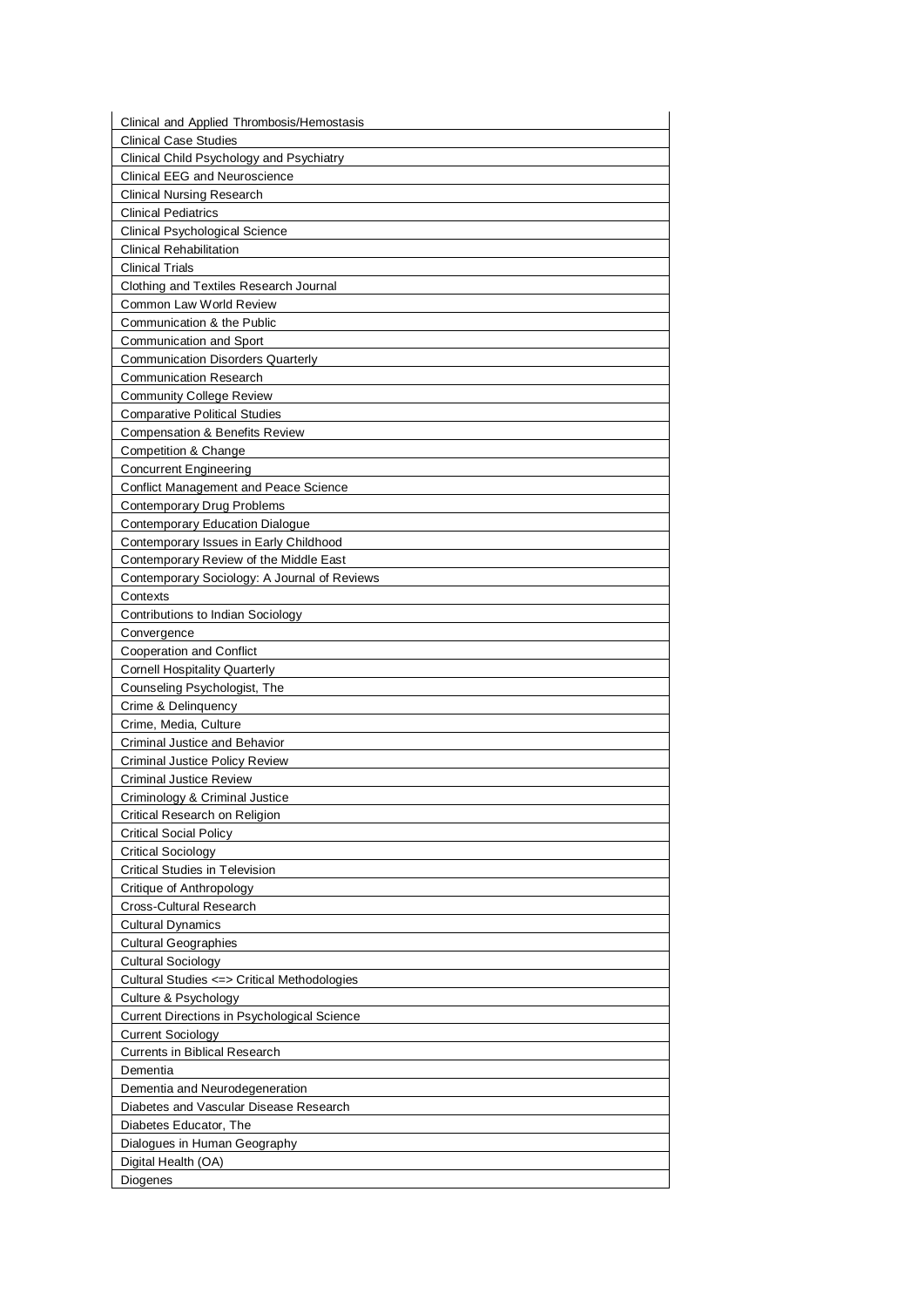| Discourse & Communication                                                            |
|--------------------------------------------------------------------------------------|
| Discourse & Society                                                                  |
| <b>Discourse Studies</b>                                                             |
| Dose-response (OA)                                                                   |
| Drug Science, Policy and Law                                                         |
| <b>East European Politics and Societies</b>                                          |
| Economic and Industrial Democracy                                                    |
| Economic and Labour Relations Review, The                                            |
| <b>Economic Development Quarterly</b>                                                |
| <b>Education and Urban Society</b>                                                   |
| <b>Education Citizenship and Social Justice</b>                                      |
| <b>Educational Administration Quarterly</b>                                          |
| Educational and Psychological Measurement                                            |
| <b>Educational Evaluation and Policy Analysis</b>                                    |
| Educational Management Administration & Leadership                                   |
| <b>Educational Policy</b>                                                            |
| <b>Educational Researcher</b>                                                        |
| E-Learning and Digital Media                                                         |
| <b>Electronic News</b>                                                               |
| <b>Emerging Adulthood</b>                                                            |
| <b>Emerging Economy Studies</b>                                                      |
| <b>Emotion Review</b>                                                                |
| <b>Empirical Studies of the Arts</b>                                                 |
| Energy & Environment                                                                 |
| Energy Exploration & Exploitation                                                    |
| <b>Environment and Behavior</b>                                                      |
| Environment and Planning A                                                           |
| Environment and Planning B: Planning and Design                                      |
| Environment and Planning C: Politics and Space                                       |
| Environment and Planning D: Society and Space<br><b>Environment and Urbanization</b> |
| <b>Environment and Urbanization Asia</b>                                             |
| <b>Environmental Law Review</b>                                                      |
| Ergonomics in Design: The Quarterly of Human Factors Applications                    |
| <b>Ethnicities</b>                                                                   |
| Ethnography                                                                          |
| European Educational Research Journal                                                |
| European Heart Journal: Acute Cardiovascular Care                                    |
| European History Quarterly                                                           |
| European Journal of Cardiovascular Nursing                                           |
| European Journal of Communication                                                    |
| European Journal of Criminology                                                      |
| European Journal of Cultural Studies                                                 |
| European Journal of Industrial Relations                                             |
| European Journal of Inflammation                                                     |
| European Journal of International Relations                                          |
| European Journal of Political Theory                                                 |
| European Journal of Preventive Cardiology                                            |
| European Journal of Probation                                                        |
| European Journal of Social Theory                                                    |
| European Journal of Women's Studies                                                  |
| European Physical Education Review                                                   |
| European Stroke Journal                                                              |
| <b>European Union Politics</b>                                                       |
| European Urban and Regional Studies                                                  |
| Evaluation                                                                           |
| Evaluation & the Health Professions                                                  |
| <b>Evaluation Review</b>                                                             |
| Evolutionary Psychology (OA)                                                         |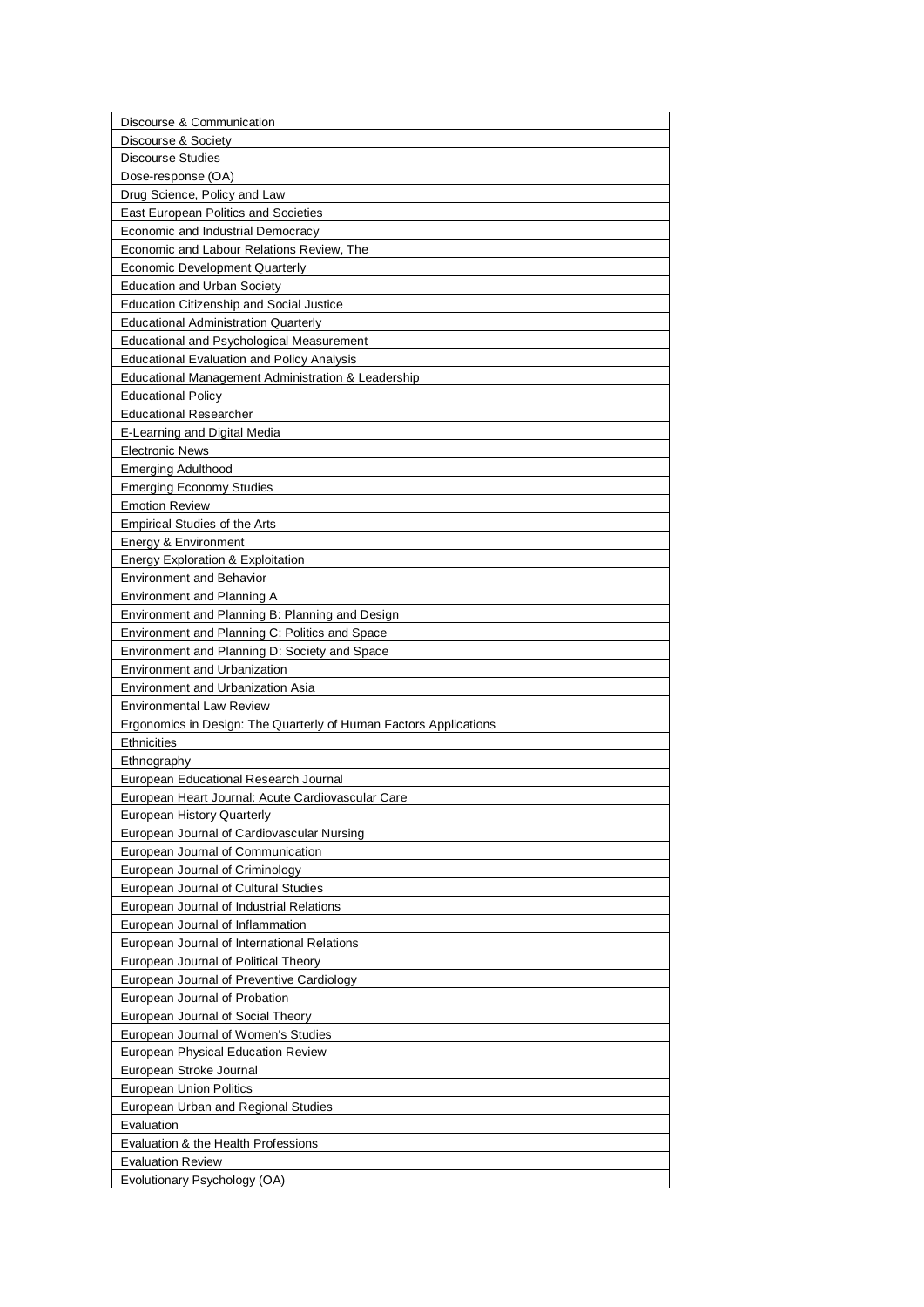| <b>Exceptional Children</b>                                                    |
|--------------------------------------------------------------------------------|
| <b>Expository Times</b>                                                        |
| <b>Family Business Review</b>                                                  |
| Family Journal, The                                                            |
| Feminism & Psychology                                                          |
| <b>Feminist Criminology</b>                                                    |
| <b>Feminist Theology</b>                                                       |
| <b>Feminist Theory</b>                                                         |
| <b>Field Methods</b>                                                           |
| First Language                                                                 |
| Focus on Autism and Other Developmental Disabilities                           |
| Food and Nutrition Bulletin                                                    |
| Food Science and Technology International                                      |
| Foot & Ankle International                                                     |
| Foot and Ankle Specialist                                                      |
| Foreign Trade Review                                                           |
| Forum Italicum                                                                 |
| <b>French Cultural Studies</b>                                                 |
| <b>Games and Culture</b>                                                       |
| Gender & Society                                                               |
| Gender, Technology and Development                                             |
| <b>General Music Today</b>                                                     |
| Geriatric Orthopaedic Surgery & Rehabilitation                                 |
| German Journal of Human Resource Management (Zeitschrift für Personalforschun) |
| Gerontology and Gereatric Medicine (OA)                                        |
| <b>Gifted Child Quarterly</b>                                                  |
| <b>Gifted Child Today</b>                                                      |
| <b>Gifted Education International</b>                                          |
| <b>Global Business Review</b>                                                  |
| Global Health Promotion                                                        |
| Global Journal of Emerging Market Economies                                    |
| Global Media and China                                                         |
| Global Media and Communication                                                 |
| Global Paediatric Health (OA)                                                  |
| <b>Global Qualitative Nursing Research</b>                                     |
| <b>Global Social Policy</b>                                                    |
| Global Studies of Childhood                                                    |
| Group & Organization Management                                                |
| Group Analysis                                                                 |
| Group Processes & Intergroup Relations                                         |
| <b>HAND</b>                                                                    |
| <b>Health Education &amp; Behavior</b>                                         |
| <b>Health Education Journal</b>                                                |
| Health Informatics Journal                                                     |
| Health Information Management Journal                                          |
| <b>Health Promotion Practice</b>                                               |
| Health Psychology Open                                                         |
| Health Services Research & Managerial Epidemiology                             |
| Health: An Interdisciplinary Journal                                           |
| Healthcare Management Forum                                                    |
| HERD: Health Environments Research & Design Journal                            |
| High Performance Polymers                                                      |
| Higher Education for the Future                                                |
| Hispanic Health Care International                                             |
| Hispanic Journal of Behavioral Sciences                                        |
| History and Sociology of South Asia                                            |
| History of Psychiatry                                                          |
| History of Science                                                             |
|                                                                                |
| History of the Human Sciences                                                  |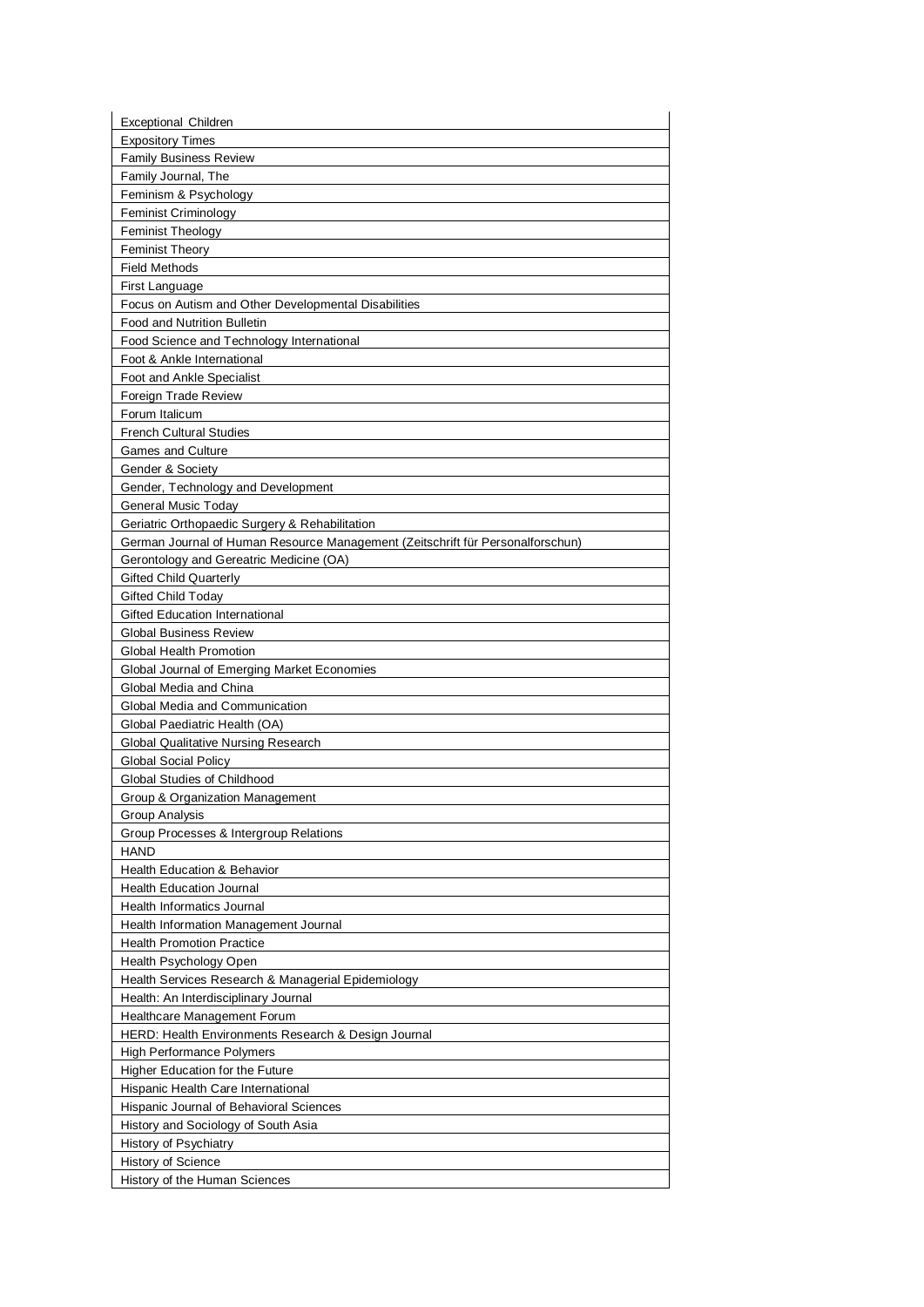| Holocene, The                                                              |  |
|----------------------------------------------------------------------------|--|
| Home Health Care Management & Practice                                     |  |
| <b>Homicide Studies</b>                                                    |  |
| Human & Experimental Toxicology                                            |  |
| Human Factors                                                              |  |
| Human Relations                                                            |  |
| Human Resource Development Review                                          |  |
| Humanity & Society                                                         |  |
| ICAN: Infant, Child, & Adolescent Nutrition                                |  |
| <b>IFLA Journal</b>                                                        |  |
| IIM Kozhikode Society & Management Review                                  |  |
| Illness, Crisis & Loss                                                     |  |
| <b>ILR Review</b>                                                          |  |
| Imagination, Cognition and Personality<br><b>Improving Schools</b>         |  |
| Index on Censorship                                                        |  |
| India Quarterly: A Journal of International Affairs                        |  |
| Indian Economic and Social History Review                                  |  |
| Indian Historical Review, The                                              |  |
| Indian Journal of Corporate Governance                                     |  |
| Indian Journal of Gender Studies                                           |  |
| Indoor and Built Environment                                               |  |
| Industry & Higher Education                                                |  |
| <b>Information Development</b>                                             |  |
| Information Visualization                                                  |  |
| Innate Immunity                                                            |  |
| <b>InnovAiT</b>                                                            |  |
| INQUIRY: The Journal of Health Care Organization, Provision, and Financing |  |
| Insight on Africa                                                          |  |
| Integrative Cancer Therapies                                               |  |
| International Area Studies Review                                          |  |
| International Bulletin of Mission Research                                 |  |
| International Communication Gazette                                        |  |
| International Criminal Justice Review                                      |  |
| International Journal of Advanced Robotic Systems                          |  |
| International Journal of Aeroacoustics                                     |  |
| International Journal of Architectural Computing                           |  |
| International Journal of Behavioral Development                            |  |
| International Journal of Bilingualism                                      |  |
| International Journal of Business Communication                            |  |
| International Journal of Christianity & Education                          |  |
| International Journal of Comparative Sociology                             |  |
| International Journal of Cross Cultural Management                         |  |
| International Journal of Cultural Studies                                  |  |
| International Journal of Damage Mechanics                                  |  |
| International Journal Of Discrimination And The Law                        |  |
| International Journal of Distributed Sensor Networks                       |  |
| International Journal of Electrical Engineering Education                  |  |
| International Journal of Engineering Business Management                   |  |
| International Journal of Evidence and Proof                                |  |
| International Journal of Health Services                                   |  |
| International Journal of Heritage in the Digital Era                       |  |
| International Journal of High Performance Computing Applications           |  |
| International Journal of Immunopathology and Pharmacology                  |  |
| International Journal of Lower Extremity Wounds, The                       |  |
| International Journal of Maritime History                                  |  |
| International Journal of Mechanical Engineering Education                  |  |
| International Journal of Micro Air Vehicles                                |  |
| International Journal of Music Education                                   |  |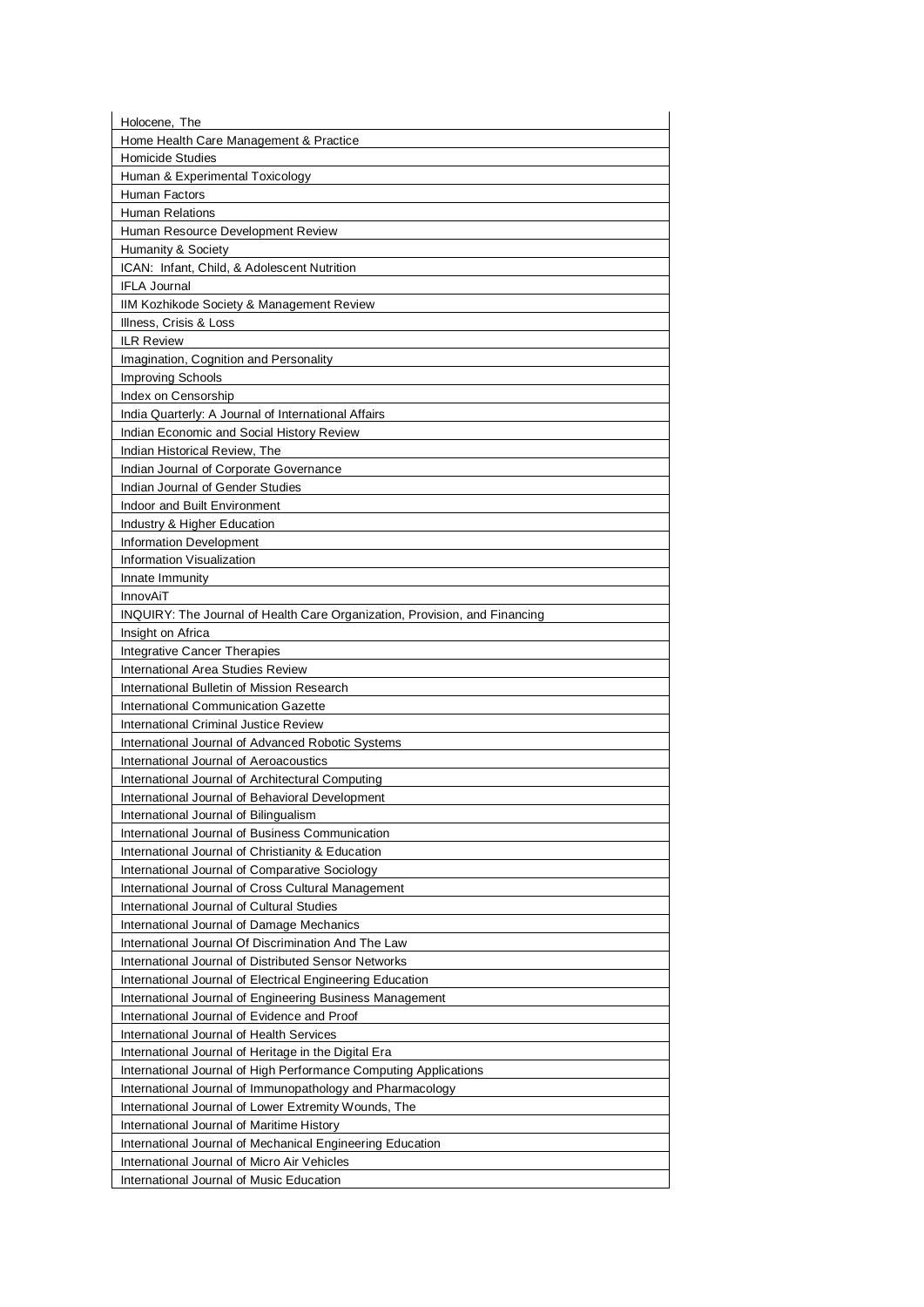| International Journal of Ocean and Climate Systems                                          |
|---------------------------------------------------------------------------------------------|
| International Journal of Offender Therapy and Comparative Criminology                       |
| International Journal of Police Science and Management                                      |
| International Journal of Press/Politics, The                                                |
| International Journal of Protective Structures                                              |
| International Journal of Qualitative Methods                                                |
| International Journal of Robotics Research                                                  |
| International Journal of Rural Management                                                   |
| International Journal of Social Psychiatry                                                  |
| International Journal of Space Structures                                                   |
| International Journal of Sports Science & Coaching                                          |
| International Journal of Spray and Combustion Dynamics                                      |
| International Journal of Stroke                                                             |
| International Journal of Surgical Pathology                                                 |
| International Journal of Toxicology                                                         |
| International Journal: Canada's Journal of Global Policy Analysis                           |
| International Political Science Abstracts / Documentation Politique Internationale          |
| International Political Science Review/ Revue internationale de science politique           |
| International Quarterly of Community Health Education                                       |
| <b>International Regional Science Review</b>                                                |
| <b>International Relations</b>                                                              |
| International Review for the Sociology of Sport                                             |
| International Review of Administrative Sciences                                             |
| International Review Of Victimology                                                         |
| <b>International Small Business Journal</b>                                                 |
| International Social Work                                                                   |
| International Sociology                                                                     |
| <b>International Studies</b>                                                                |
| Interpretation                                                                              |
| Intervention in School and Clinic                                                           |
| Interventional Neuroradiology                                                               |
| iPerception (OA)                                                                            |
| Irish Economic and Social History                                                           |
| Irish Journal of Sociology                                                                  |
| Irish Theological Quarterly                                                                 |
| Jadavpur Journal of International Relations                                                 |
| JDMS: The Journal of Defense Modeling and Simulation: Applications, Methodology, Technology |
| <b>JDR Clinical &amp; Translational Research</b>                                            |
| Jindal Journal of Business Research                                                         |
| Journal for the Education of the Gifted                                                     |
| Journal for the History of Astronomy                                                        |
| Journal for the Study of the New Testament                                                  |
| Journal for the Study of the Old Testament                                                  |
| Journal for the Study of the Pseudepigrapha                                                 |
| Journal of Accounting, Auditing & Finance                                                   |
| Journal of Adolescent Research                                                              |
| Journal of Adult and Continuing Education                                                   |
| Journal of Advanced Academics                                                               |
| Journal of Aging and Health                                                                 |
| Journal of Algorithms and Computational Technology                                          |
| Journal of Applied Behavioral Science, The                                                  |
| Journal of Applied Gerontology                                                              |
| Journal of Applied Social Science                                                           |
| Journal of Asian and African Studies                                                        |
| Journal of Asian Security and International Affairs                                         |
| Journal of Attention Disorders                                                              |
| Journal of Bioactive and Compatible Polymers                                                |
| Journal of Biological Rhythms                                                               |
| Journal of Biomaterials Applications                                                        |
|                                                                                             |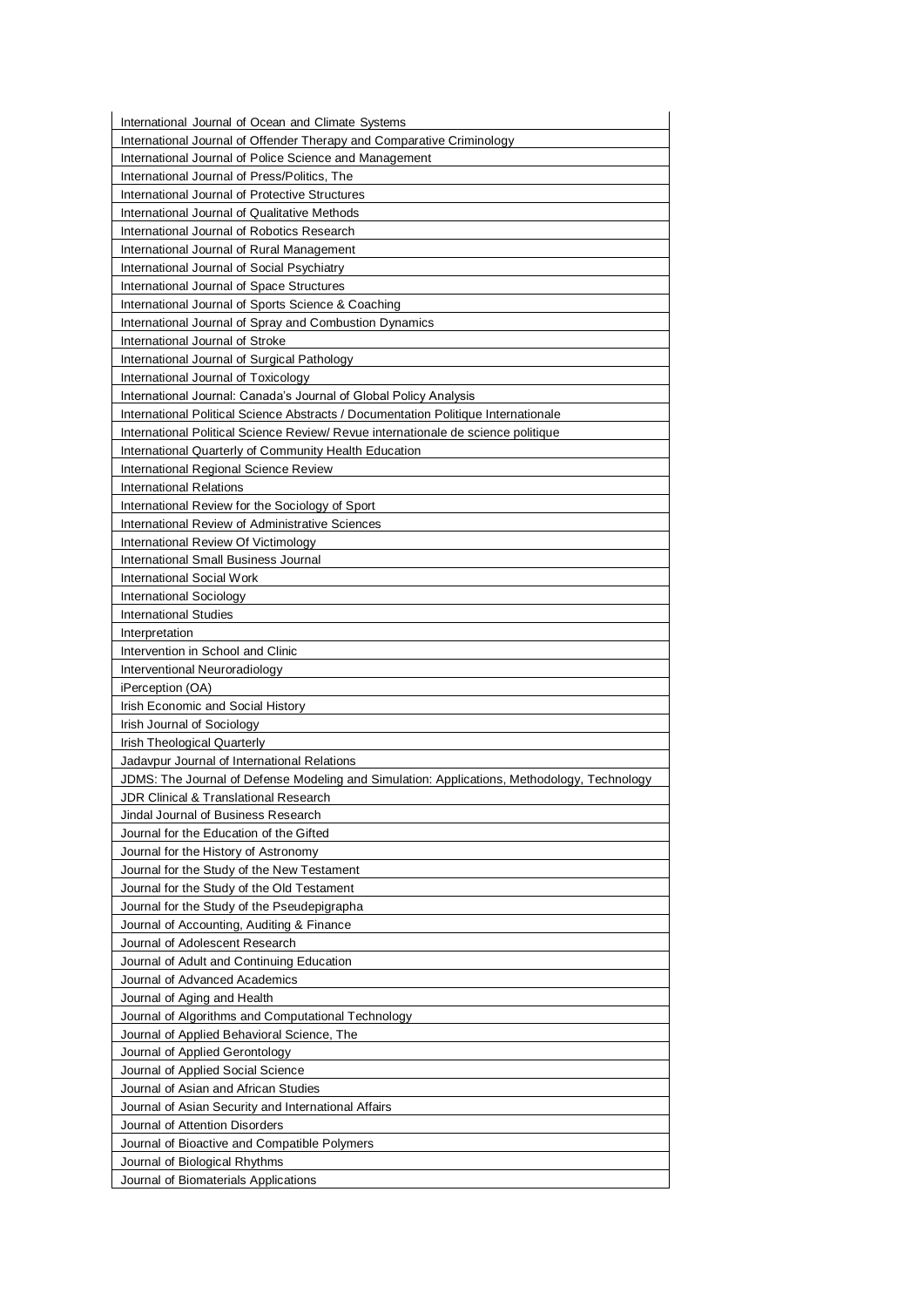| Journal of Biomolecular Screening                                                            |
|----------------------------------------------------------------------------------------------|
| Journal of Black Psychology                                                                  |
| Journal of Black Studies                                                                     |
| Journal of Building Physics                                                                  |
| Journal of Business and Technical Communication                                              |
| Journal of Cardiovascular Pharmacology and Therapeutics<br>Journal of Career Assessment      |
| Journal of Career Development                                                                |
| Journal of Cases in Educational Leadership                                                   |
| Journal of Cellular Plastics                                                                 |
| Journal of Cerebral Blood Floow and Metabolism                                               |
| Journal of Child Health Care                                                                 |
| Journal of Child Neurology                                                                   |
| Journal of Circulating Biomarkers                                                            |
| Journal of Classical Sociology                                                               |
| Journal of Clinical Urology                                                                  |
| Journal of Cognitive Engineering and Decision Making                                         |
| Journal of College Student Retention: Research, Theory & Practice                            |
| Journal of Commonwealth Literature. The                                                      |
| Journal of Communication Inquiry                                                             |
| Journal of Composite Materials                                                               |
| Journal of Concussion                                                                        |
| Journal of Conflict Resolution                                                               |
| Journal of Connectivity (OA)                                                                 |
| Journal of Consumer Culture                                                                  |
| Journal of Contemporary Criminal Justice                                                     |
| Journal of Contemporary Ethnography                                                          |
| Journal of Contemporary History                                                              |
| Journal of Correctional Health Care                                                          |
| Journal of Creating Value                                                                    |
| Journal of Creative Communications                                                           |
| Journal of Criminal Law                                                                      |
| Journal of Cross-Cultural Psychology                                                         |
| Journal of Cutaneous Medicine and Surgery                                                    |
| Journal of Dental Research                                                                   |
| Journal of Developing Societies                                                              |
| Journal of Diabetes Science and Technology                                                   |
| Journal of Diagnostic Medical Sonography                                                     |
| Journal of Disability Policy Studies                                                         |
| Journal of Drug Education: Substance Abuse Research and Prevention<br>Journal of Drug Issues |
| Journal of Early Adolescence, The                                                            |
| Journal of Early Childhood Literacy                                                          |
| Journal of Early Childhood Research                                                          |
| Journal of Early Intervention                                                                |
| Journal of Education for Sustainable Development                                             |
| Journal of Educational and Behavioral Statistics                                             |
| Journal of Educational Computing Research                                                    |
| Journal of Educational Technology Systems                                                    |
| Journal of Elastomers and Plastics                                                           |
| Journal of Emerging Market Finance                                                           |
| Journal of Emotional and Behavioral Disorders                                                |
| Journal of Empirical Research on Human Research Ethics                                       |
| Journal of Endovascular Therapy                                                              |
| Journal of English Linguistics                                                               |
| Journal of Entrepreneurship                                                                  |
| Journal of Entrepreneurship and Innovation in Emerging Economies                             |
|                                                                                              |
| Journal of Environment & Development, The                                                    |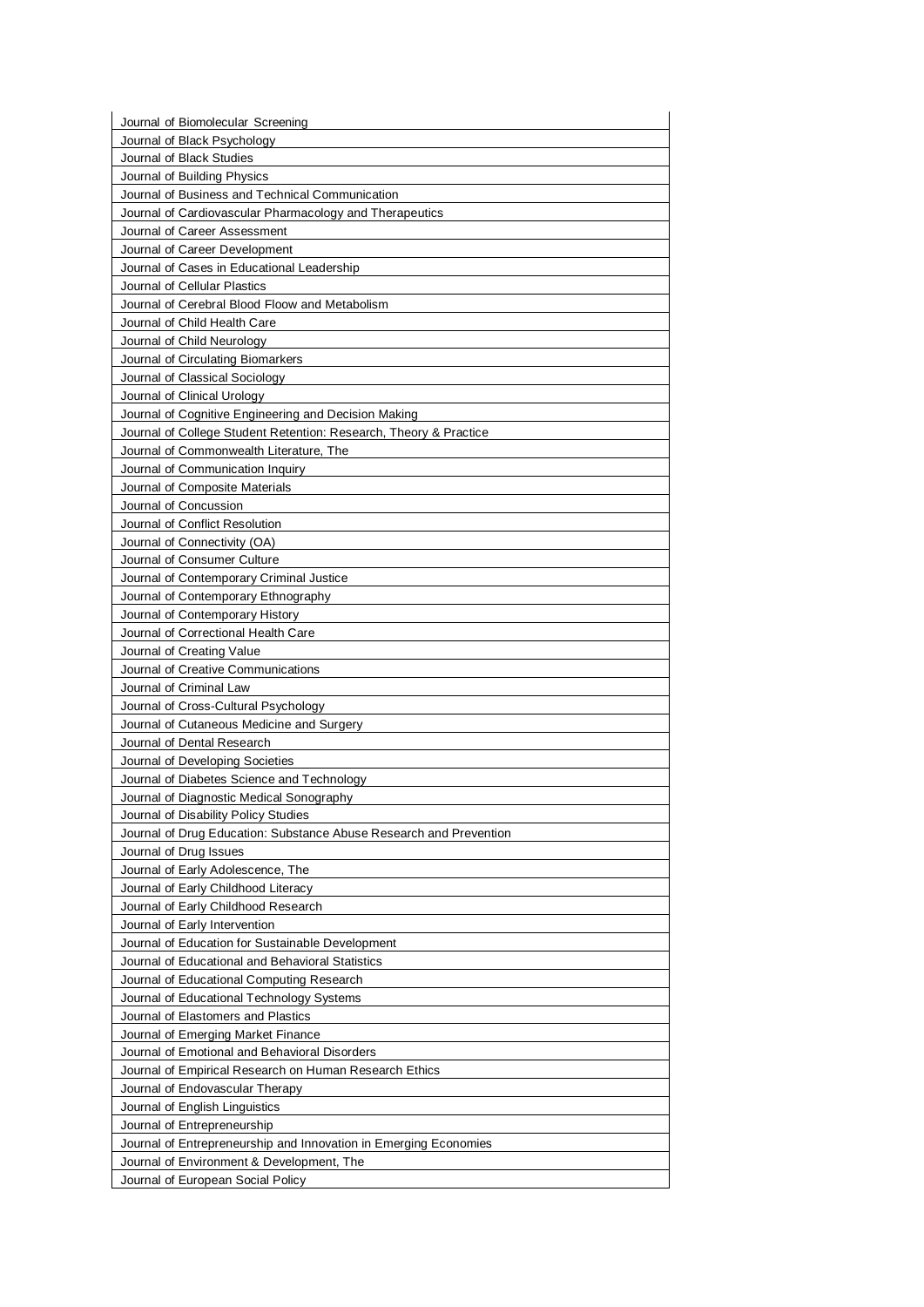| Journal of European Studies                                                                  |
|----------------------------------------------------------------------------------------------|
| Journal of Evidence-Based Complementary & Alternative Medicine                               |
| Journal of Experiential Education                                                            |
| Journal of Family History                                                                    |
| Journal of Family Issues                                                                     |
| Journal of Family Nursing                                                                    |
| Journal of Feline Medicine and Surgery                                                       |
| Journal of Feline Medicine and Surgery Open Reports                                          |
| Journal of Fire Sciences                                                                     |
| Journal of Generic Medicines                                                                 |
| Journal of Geriatric Psychiatry and Neurology                                                |
| Journal of Hand Surgery (European Volume)                                                    |
| Journal of Health and Social Behavior                                                        |
| Journal of Health Management                                                                 |
| Journal of Health Psychology                                                                 |
| Journal of Hispanic Higher Education                                                         |
| Journal of Histochemistry & Cytochemistry                                                    |
| Journal of Historical Research in Music Education                                            |
| Journal of Holistic Nursing                                                                  |
| Journal of Hospitality & Tourism Research                                                    |
| Journal of Human Lactation                                                                   |
| Journal of Human Values                                                                      |
| Journal of Humanistic Psychology                                                             |
| Journal of Inborn Errors of Metabolism and Screening (JIEMS)                                 |
| Journal of Industrial Relations                                                              |
| Journal of Industrial Textiles                                                               |
| Journal of Infection Prevention                                                              |
| Journal of Information Science                                                               |
|                                                                                              |
| Journal of Infrastructure Development                                                        |
| Journal of Intellectual Disabilities                                                         |
| Journal of Intelligent Material Systems and Structures<br>Journal of Intensive Care Medicine |
|                                                                                              |
| Journal of Interdisciplinary Economics                                                       |
| Journal of International Medical Research                                                    |
| Journal of International Political Theory                                                    |
| Journal of Interpersonal Violence                                                            |
| Journal of Investigative Medicine High Impact Case Reports                                   |
| Journal of Laboratory Automation                                                             |
| Journal of Land and Rural Studies                                                            |
| Journal of Language and Social Psychology                                                    |
|                                                                                              |
| Journal of Law, Medicine & Ethics                                                            |
| Journal of Leadership & Organizational Studies                                               |
| Journal of Learning Disabilities                                                             |
| Journal of Librarianship and Information Science                                             |
| Journal of Literacy Research                                                                 |
| Journal of Low Frequency Noise, Vibration & Active Control                                   |
| Journal of Macromarketing                                                                    |
| Journal of Management                                                                        |
| Journal of Management Education                                                              |
| Journal of Management Inquiry                                                                |
| Journal of Marketing Education                                                               |
| Journal of Material Culture                                                                  |
| Journal of Medical Marketing                                                                 |
| Journal of Mixed Methods Research                                                            |
| Journal of Music Teacher Education                                                           |
| Journal of Oncology Pharmacy Practice                                                        |
| Journal of Parenteral and Enteral Nutrition                                                  |
| Journal of Pastoral Care & Counseling                                                        |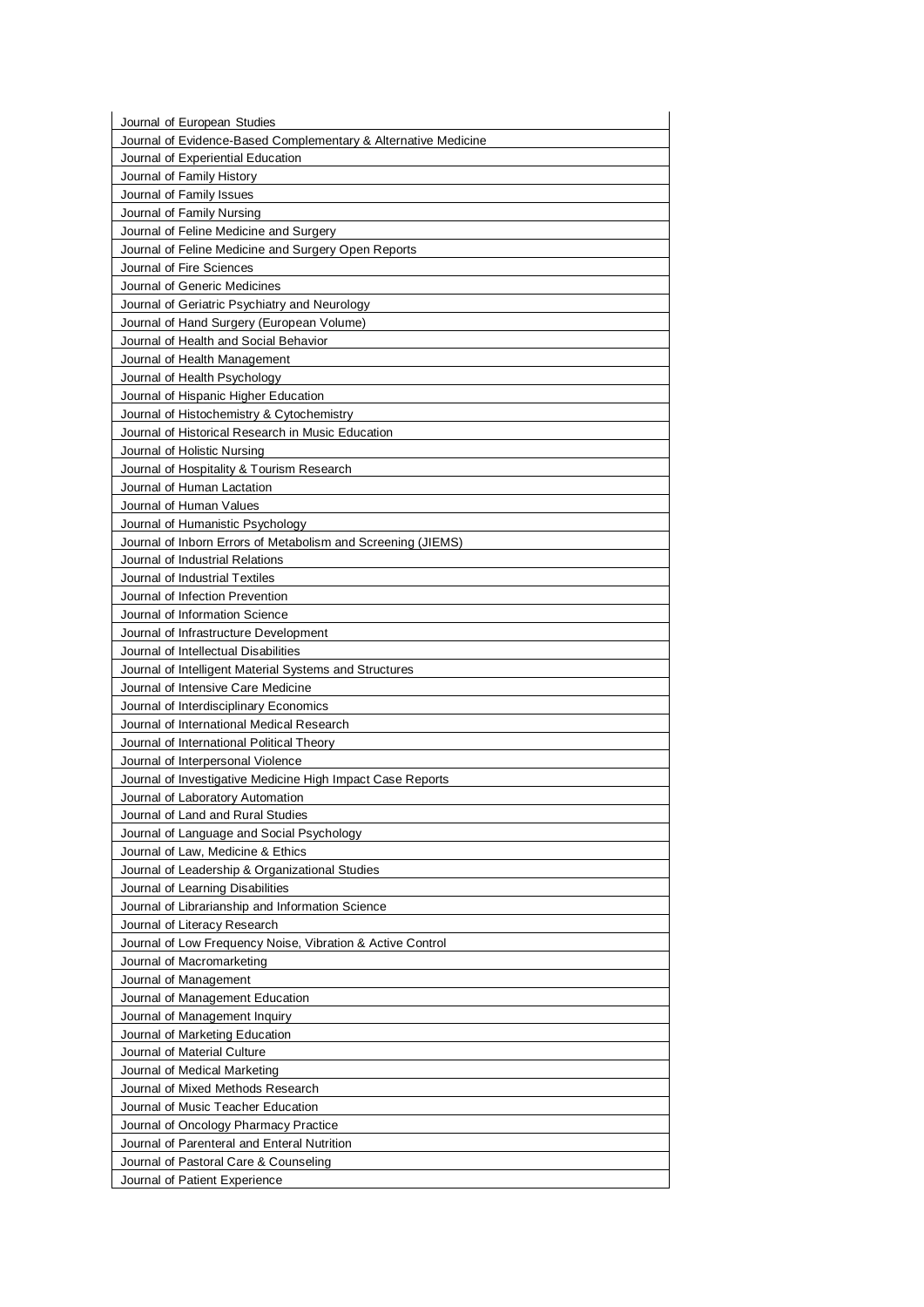| Journal of Peace Research                                                                         |
|---------------------------------------------------------------------------------------------------|
| Journal of Pediatric Oncology Nursing                                                             |
| Journal of Pharmacy Practice                                                                      |
| Journal of Pharmacy Technology                                                                    |
| Journal of Planning Education and Research<br>Journal of Planning History                         |
| Journal of Planning Literature                                                                    |
| Journal of Plastic Film and Sheeting                                                              |
| Journal of Positive Behavior Interventions                                                        |
| Journal of Primary Care & Community Health                                                        |
| Journal of Psychoeducational Assessment                                                           |
| Journal of Psychopharmacology                                                                     |
| Journal of Rehabilitation and Assistive Technologies Engineering (OA)                             |
| Journal of Reinforced Plastics and Composites                                                     |
| Journal of Reproductive Biotechnology and Fertility                                               |
| Journal of Research in Crime and Delinguency                                                      |
| Journal of Research in International Education                                                    |
| Journal of Research in Music Education                                                            |
| Journal of Research in Nursing                                                                    |
| Journal of Research on Leadership Education                                                       |
| Journal of Sandwich Structures and Materials                                                      |
| Journal of School Nursing                                                                         |
| Journal of Service Research                                                                       |
| Journal of Social and Personal Relationships                                                      |
| Journal of Social Archaeology                                                                     |
| Journal of Social Work                                                                            |
| Journal of Sociology                                                                              |
| Journal of South Asian Development                                                                |
| Journal of Special Education Technology                                                           |
| Journal of Special Education, The                                                                 |
| Journal of Sport and Social Issues                                                                |
| Journal of Sports Economics                                                                       |
| Journal of Strategic Contracting and Negotiation<br>Journal of Studies in International Education |
| Journal of Teacher Education                                                                      |
| Journal of Technical Writing and Communication                                                    |
| Journal of the American Psychiatric Nurses Association                                            |
| Journal of the American Psychoanalytic Association                                                |
| Journal of the Intensive Care Society                                                             |
| Journal of the International Association of Providers of AIDS Care                                |
| Journal of the Renin-Angiotensin-Aldosterone System                                               |
| Journal of Theoretical Politics                                                                   |
| Journal of Thermoplastic Composite Materials                                                      |
| Journal of Tissue Engineering                                                                     |
| Journal of Transcultural Nursing                                                                  |
| Journal of Transformative Education                                                               |
| Journal of Transport History                                                                      |
| Journal of Travel Research                                                                        |
| Journal of Urban History                                                                          |
| Journal of Vacation Marketing                                                                     |
| Journal of Veterinary Dentistry                                                                   |
| Journal of Veterinary Diagnostic Investigation                                                    |
| Journal of Vibration and Control                                                                  |
| Journal of Visual Culture                                                                         |
| Journalism                                                                                        |
| Journalism & Communication Monographs                                                             |
| Journalism & Mass Communication Educator                                                          |
| Journalism & Mass Communication Quarterly                                                         |
| Justice Research and Policy                                                                       |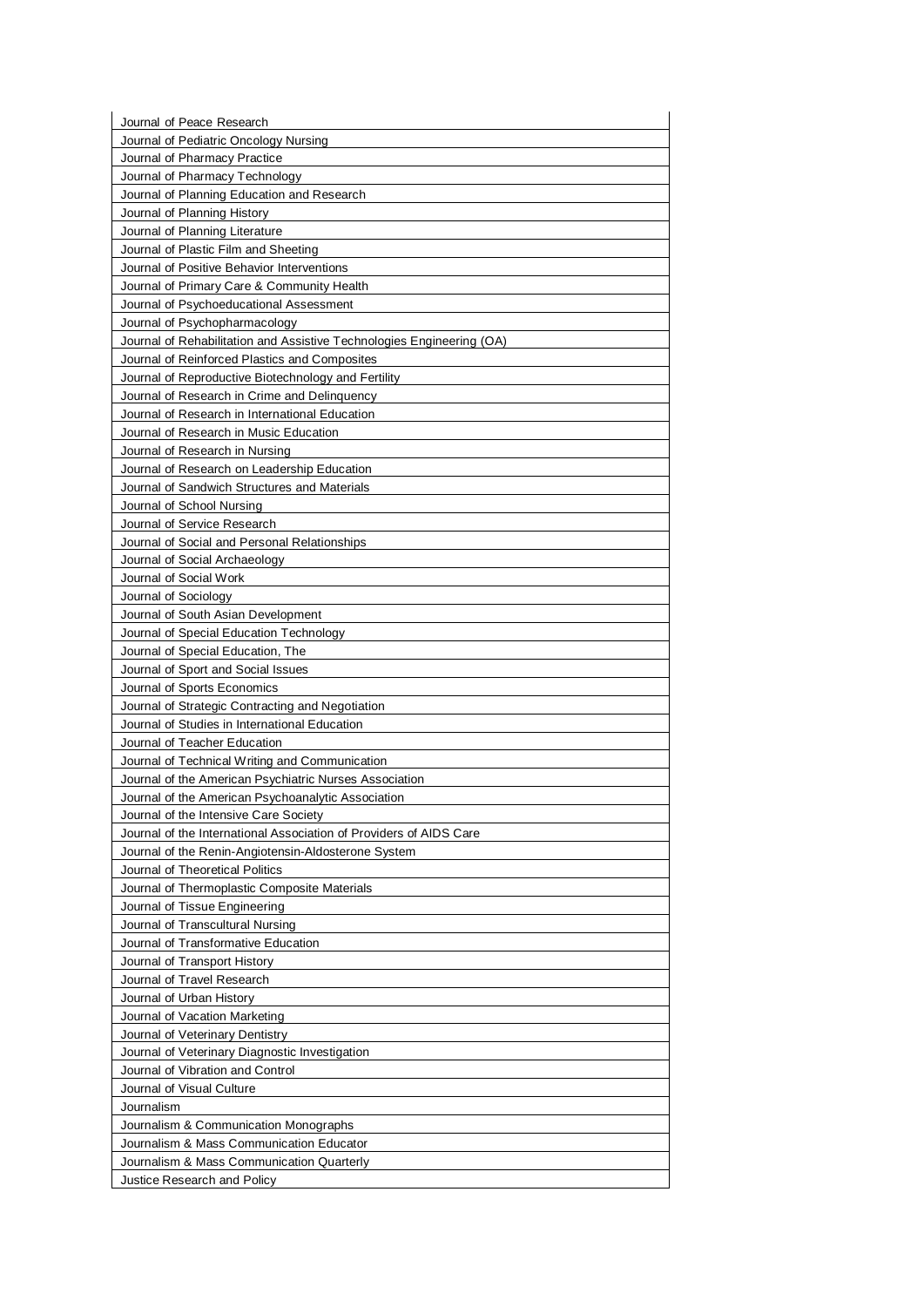| Labor Studies Journal                                                    |
|--------------------------------------------------------------------------|
| Language & Speech                                                        |
| Language and Literature                                                  |
| Language Teaching Research                                               |
| Language Testing                                                         |
| Latin American Perspectives                                              |
| Law, Culture and the Humanities                                          |
| Leadership                                                               |
| Learning Disability Quarterly                                            |
| Lighting Research & Technology                                           |
| Literacy Research: Theory, Method, and Practice                          |
| Literature and History                                                   |
| Local Economy                                                            |
| Lupus                                                                    |
| Management and Labour Studies                                            |
| <b>Management Communication Quarterly</b>                                |
| Management in Education                                                  |
| Management Learning                                                      |
| Management Teaching Review                                               |
| Margin - The Journal of Applied Economic Research                        |
| <b>Marketing Theory</b>                                                  |
| Mathematics & Mechanics of Solids                                        |
| <b>MDM Policy &amp; Practice</b>                                         |
| <b>Measurement and Control</b>                                           |
| Media International Australia                                            |
| Media, Culture & Society                                                 |
| Media, War & Conflict                                                    |
| Medical Care Research and Review                                         |
| <b>Medical Decision Making</b>                                           |
| Medical Law International                                                |
| Medieval History Journal                                                 |
| <b>Memory Studies</b>                                                    |
| Men and Masculinities                                                    |
| Methodological Innovations                                               |
| Millennial Asia                                                          |
| Millennium: Journal of International Studies                             |
| Missiology: An International Review                                      |
| Mobile Media & Communication                                             |
| Modern China                                                             |
| Molecular Imaging                                                        |
| Molecular Pain                                                           |
| Multiple Sclerosis Journal                                               |
| Multiple Sclerosis Journal – Experimental, Translational and Clinical    |
| Music Educators Journal                                                  |
| Musicae Scientiae                                                        |
| Nanobiomedicine                                                          |
| Nanomaterials and Nanotechnology                                         |
| <b>NASN School Nurse</b>                                                 |
| <b>NASSP Bulletin</b>                                                    |
| National Institute Economic Review                                       |
| Neurohospitalist, The                                                    |
| Neurorehabilitation and Neural Repair                                    |
| Neuroscientist, The                                                      |
| New Labor Forum                                                          |
| New Media & Society                                                      |
| NEW SOLUTIONS: A Journal of Environmental and Occupational Health Policy |
| Newspaper Research Journal                                               |
| Nineteenth Century Theatre and Film                                      |
| Noise & Vibration Worldwide                                              |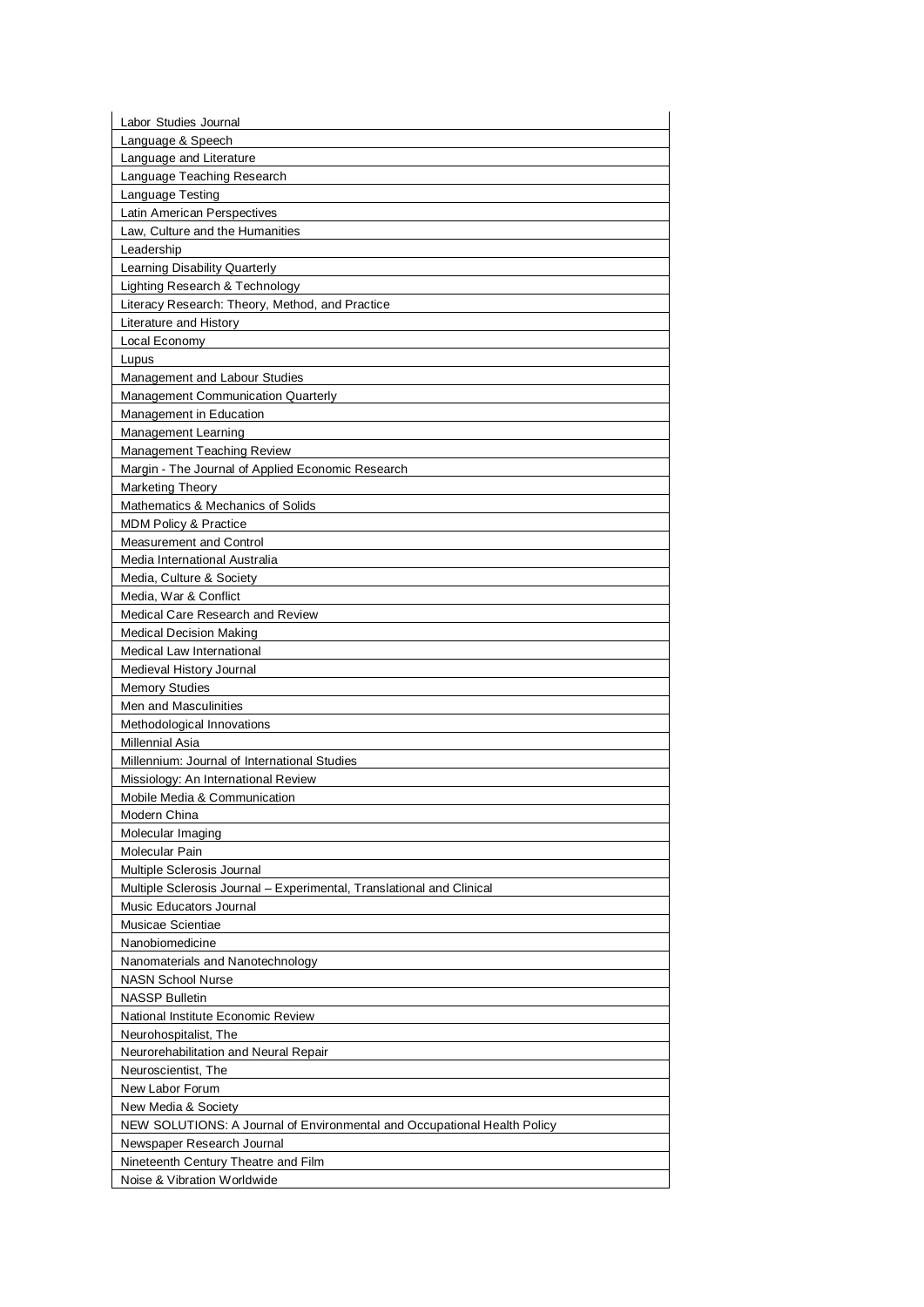| Nonprofit and Voluntary Sector Quarterly                                                 |
|------------------------------------------------------------------------------------------|
| Nordic Journal of Nursing Research                                                       |
| North American Archaeologist                                                             |
| <b>Nursing Ethics</b>                                                                    |
| <b>Nursing Science Quarterly</b>                                                         |
| <b>Nutrition And Health</b>                                                              |
| <b>Nutrition in Clinical Practice</b>                                                    |
| OMEGA - Journal of Death and Dying                                                       |
| Organization                                                                             |
| Organization & Environment                                                               |
| <b>Organization Studies</b>                                                              |
| Organizational Psychology Review                                                         |
| <b>Organizational Research Methods</b>                                                   |
| Orthopaedic Journal of Sports Medicine                                                   |
| OTJR: Occupation, Participation, and Health                                              |
| Otolaryngology-Head and Neck Surgery                                                     |
| Outlook on Agriculture                                                                   |
| Pacifica                                                                                 |
| <b>Palliative Medicine</b>                                                               |
| Paradigm                                                                                 |
| <b>Party Politics</b>                                                                    |
| Pedagogy in Health Promotion                                                             |
| Pediatric and Developmental Pathology                                                    |
| Perception<br>Perceptual and Motor Skills                                                |
|                                                                                          |
| Perfusion<br>Personality and Social Psychology Bulletin                                  |
| Personality and Social Psychology Review                                                 |
| Perspectives in Public Health                                                            |
| Perspectives on Psychological Science                                                    |
| Phi Delta Kappan Magazine                                                                |
| Philosophy & Social Criticism                                                            |
| Philosophy of the Social Sciences                                                        |
| Planning Theory                                                                          |
| Police Journal                                                                           |
| <b>Police Quarterly</b>                                                                  |
| <b>Policy Futures in Education</b>                                                       |
| Policy Insights from the Behavioral and Brain Sciences                                   |
| Policy, Politics, & Nursing Practice                                                     |
| <b>Political Insight</b>                                                                 |
| Political Research Quarterly                                                             |
| <b>Political Studies</b>                                                                 |
| <b>Political Studies Review</b>                                                          |
| Political Theory                                                                         |
| <b>Politics</b>                                                                          |
| Politics & Society                                                                       |
| Politics, Philosophy & Economics                                                         |
| Power and Education                                                                      |
| Prison Journal, The                                                                      |
| <b>Probation Journal</b>                                                                 |
| Proceedings of Singapore Healthcare                                                      |
| Proceedings of the Human Factors and Ergonomics Society Annual Meeting                   |
| Proceedings of the International Symposium of Human Factors and Ergonomics in Healthcare |
| Progress in Development Studies                                                          |
| Progress in Human Geography                                                              |
| Progress in Physical Geography<br>Progress in Transplantation                            |
| Prosthetics & Orthotics International                                                    |
| <b>Psychological Reports</b>                                                             |
|                                                                                          |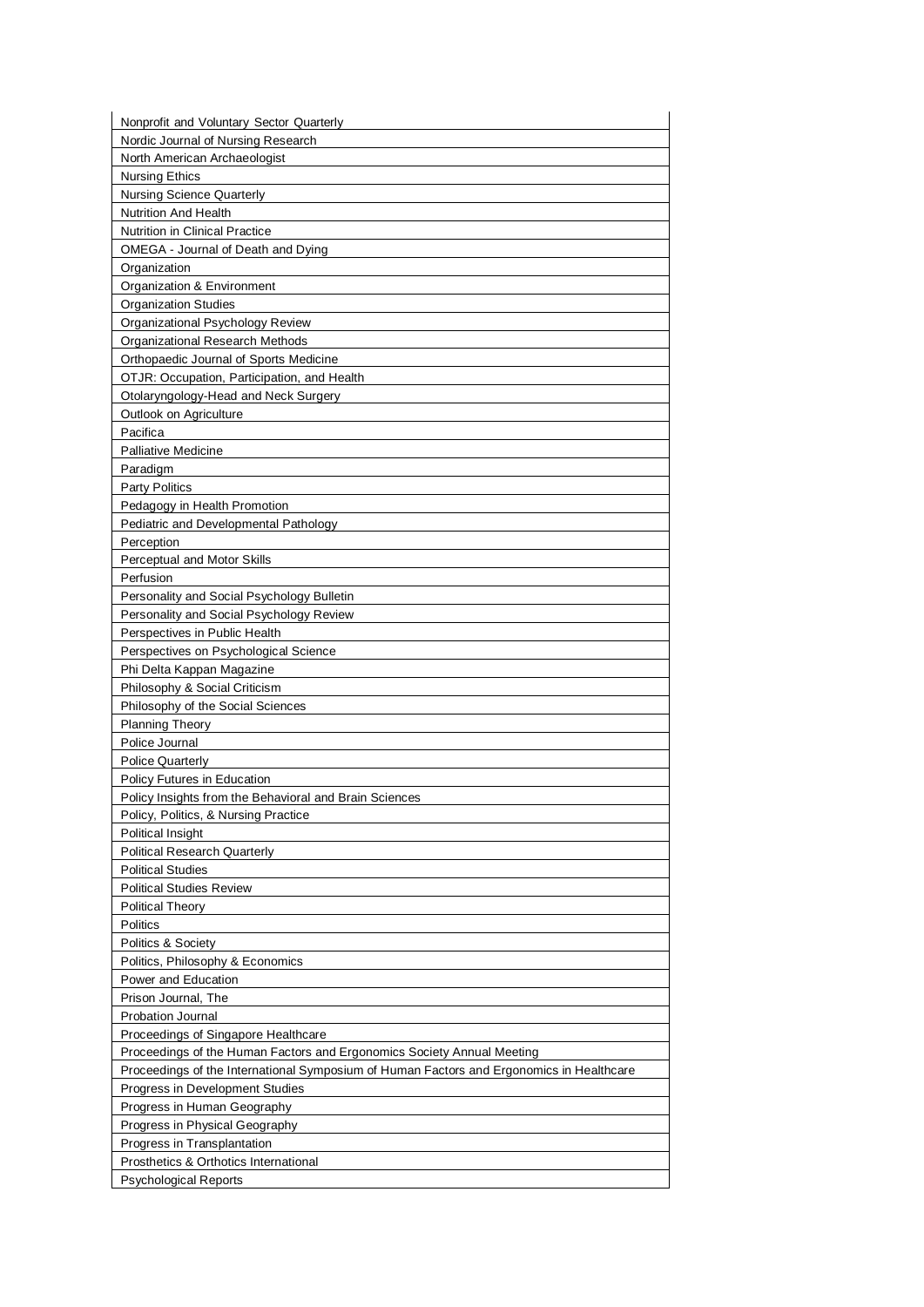| <b>Psychological Science</b>                                                                  |
|-----------------------------------------------------------------------------------------------|
| Psychological Science in the Public Interest                                                  |
| Psychology and Developing Societies                                                           |
| Psychology Learning & Teaching                                                                |
| Psychology of Music                                                                           |
| Psychology of Women Quarterly                                                                 |
| <b>Public Finance Review</b>                                                                  |
| <b>Public Health Reports</b>                                                                  |
| <b>Public Personnel Management</b>                                                            |
| Public Policy and Administration                                                              |
| <b>Public Relations Inquiry</b>                                                               |
| Public Understanding of Science                                                               |
| Public Works Management & Policy                                                              |
| Punishment & Society                                                                          |
| <b>Qualitative Health Research</b>                                                            |
| Qualitative Inquiry                                                                           |
| Qualitative Research                                                                          |
| <b>Qualitative Social Work</b>                                                                |
| Race & Class                                                                                  |
| Race and Justice                                                                              |
| <b>Rationality and Society</b>                                                                |
| Recherche et Applications en Marketing                                                        |
| Recherche et Applications en Marketing (English)<br><b>Rehabilitation Counseling Bulletin</b> |
| <b>RELC Journal</b>                                                                           |
| Remedial and Special Education                                                                |
| <b>Reproductive Sciences</b>                                                                  |
| <b>Research &amp; Politics</b>                                                                |
| Research and Practice for Persons with Severe Disabilities                                    |
| <b>Research Ethics</b>                                                                        |
| Research in Comparative and International Education                                           |
| Research in Education                                                                         |
|                                                                                               |
| Research on Aging                                                                             |
| Research on Social Work Practice                                                              |
| <b>Research Studies in Music Education</b>                                                    |
| Review & Expositor: An International Baptist Journal                                          |
| Review of Educational Research                                                                |
| Review of Market Integration                                                                  |
| Review of Public Personnel Administration                                                     |
| <b>Review of Radical Political Economics</b>                                                  |
| Review of Research in Education                                                               |
| Rheumatology Practice and Research                                                            |
| SAGE Open                                                                                     |
| <b>SAGE Open Medical Case Reports</b>                                                         |
| <b>SAGE Open Medicine</b>                                                                     |
| <b>SAGE Open Nursing</b>                                                                      |
| Scandinavian Journal of Public Health                                                         |
| Scandinavian Journal of Surgery                                                               |
| Scars, Burns & Healing                                                                        |
| School Psychology International<br><b>Science Communication</b>                               |
|                                                                                               |
| Science Technology and Society                                                                |
| Science, Technology & Human Values<br>Second Language Research                                |
| <b>Security Dialogue</b>                                                                      |
| Seminars in Cardiothoracic and Vascular Anesthesia                                            |
| Sexual Abuse                                                                                  |
| Sexualisation Media and Society (OA)                                                          |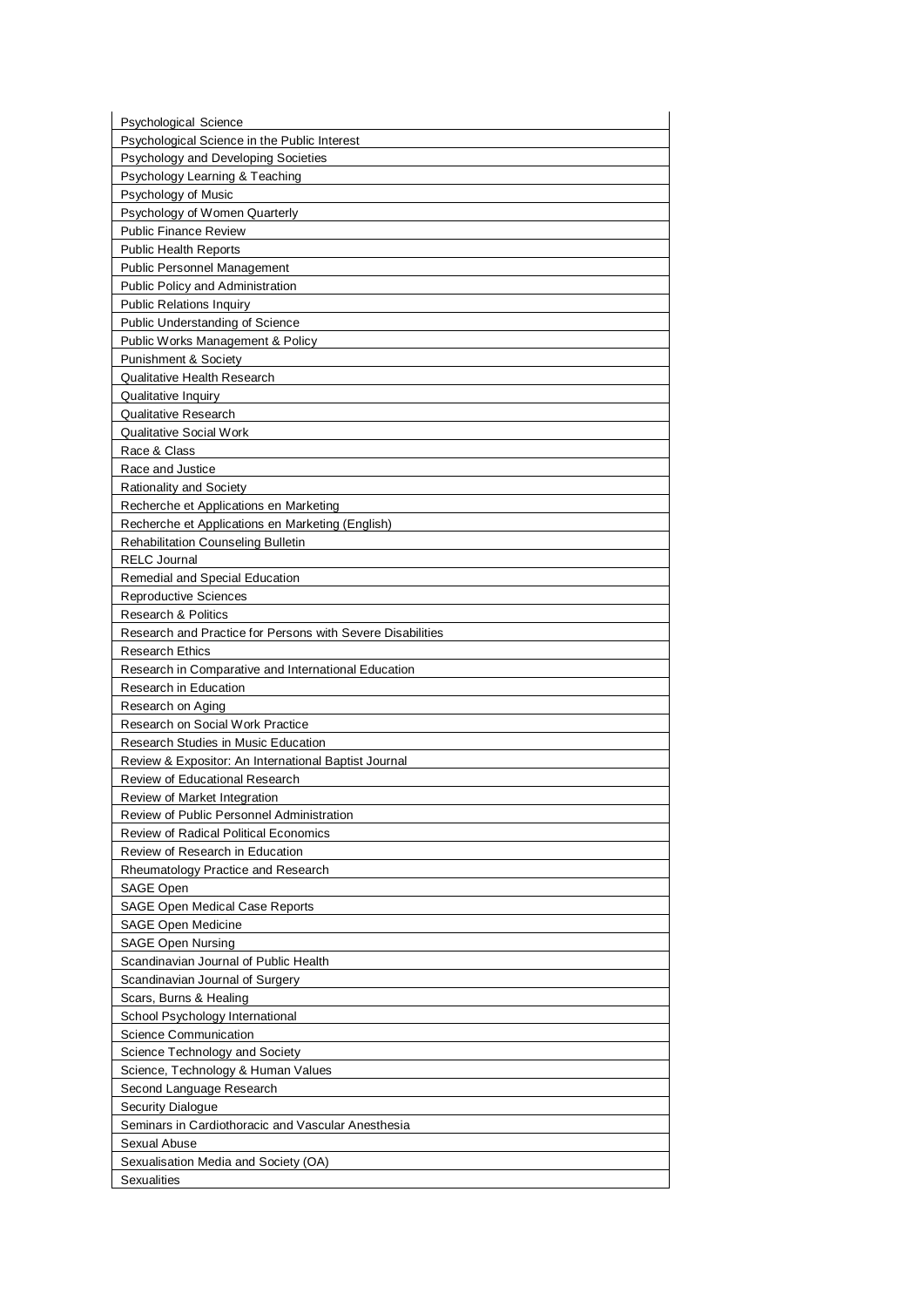| Shoulder & Elbow                                                         |
|--------------------------------------------------------------------------|
| <b>SIMULATION</b>                                                        |
| Simulation & Gaming                                                      |
| Small Group Research                                                     |
| Social & Legal Studies                                                   |
| Social Change                                                            |
| Social Compass                                                           |
| <b>Social Currents</b>                                                   |
| Social Marketing Quarterly                                               |
| Social Media + Society                                                   |
| Social Psychological and Personality Science                             |
| Social Psychology Quarterly                                              |
| Social Science Computer Review                                           |
| Social Science Information                                               |
| Social Studies of Science                                                |
| Society and Culture in South Asia                                        |
| Society and Mental Health                                                |
| Sociological Methodology                                                 |
| Sociological Methods & Research                                          |
| Sociological Perspectives                                                |
| Sociological Review                                                      |
| Sociological Review Monographs                                           |
| Sociological Theory                                                      |
| Sociology                                                                |
| Sociology of Education                                                   |
| Sociology of Race and Ethnicity                                          |
| Socius                                                                   |
| South African Journal of Psychology                                      |
| South Asia Economic Journal                                              |
| South Asia Research                                                      |
| South Asian Journal of Business and Management Cases                     |
| South Asian Journal of Human Resources Management                        |
|                                                                          |
| South Asian Journal Of Macroeconomics And Public Finance                 |
| South Asian Survey                                                       |
| South East Asia Research                                                 |
| Space and Culture                                                        |
| Sports Health                                                            |
| State and Local Government Review                                        |
| State Politics & Policy Quarterly                                        |
| Statistical Methods in Medical Research                                  |
| <b>Statistical Modelling</b>                                             |
| <b>Strategic Organization</b>                                            |
| Structural Health Monitoring                                             |
| <b>Studies in Christian Ethics</b>                                       |
| Studies in History                                                       |
| <b>Studies in Indian Politics</b><br>Studies in Microeconomics           |
|                                                                          |
| Studies in People's History<br>Studies in Religion/ Sciences Religieuses |
| Surgical Innovation                                                      |
| <b>Teacher Education and Special Education</b>                           |
| <b>Teaching Exceptional Children</b>                                     |
| Teaching of Psychology                                                   |
| <b>Teaching Public Administration</b>                                    |
| <b>Teaching Sociology</b>                                                |
| Technology in Cancer Research & Treatment                                |
| <b>Television &amp; New Media</b>                                        |
| <b>Textile Research Journal</b>                                          |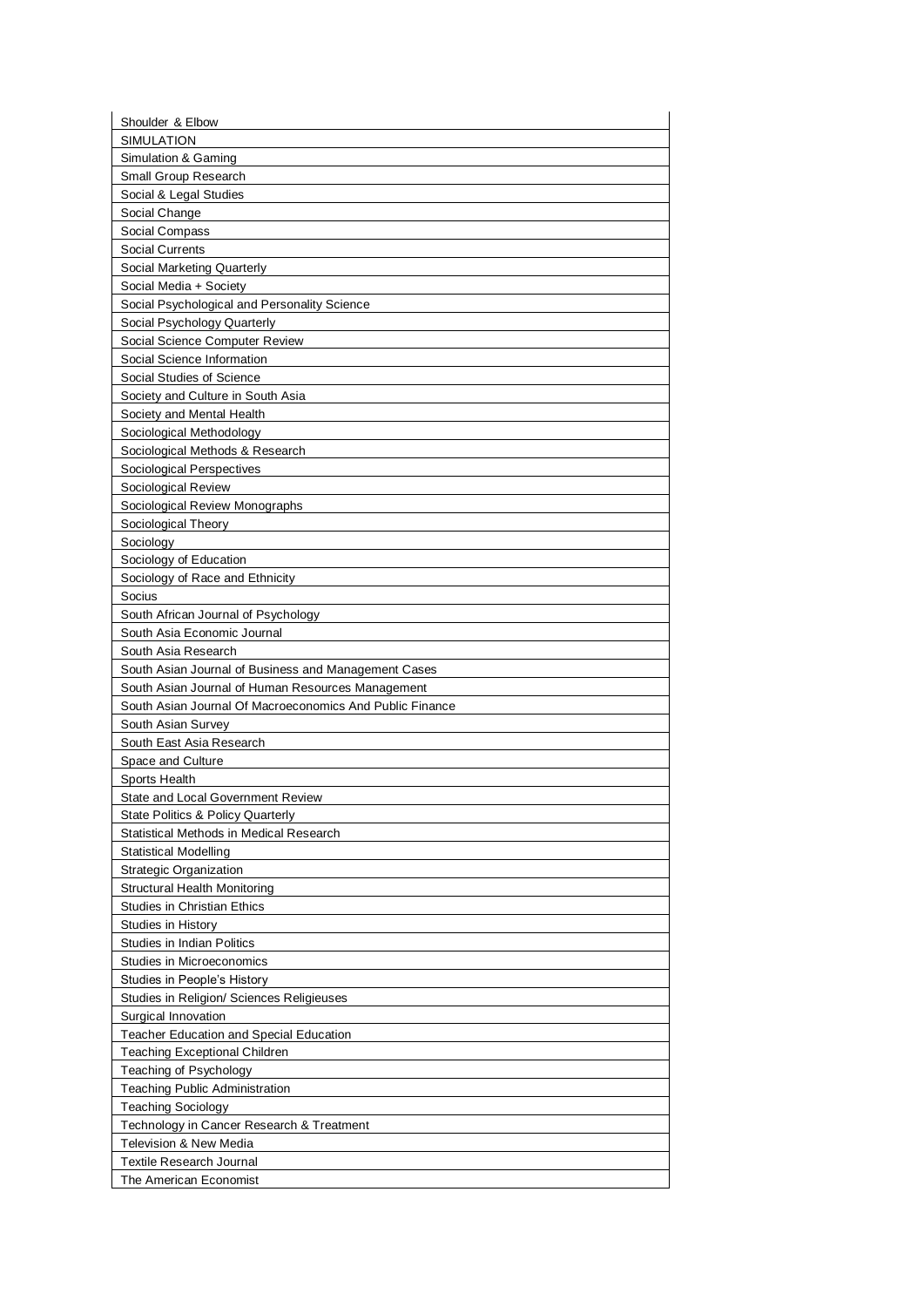| The Antitrust Bulletin                                                              |
|-------------------------------------------------------------------------------------|
| The British Journal of Occupational Therapy                                         |
| The British Journal of Politics and International Relations                         |
| The Canadian Journal of Psychiatry                                                  |
| The Downside Review                                                                 |
| The International Journal of Aging and Human Development                            |
| The International Journal of Entrepreneurship and Innovation                        |
| The International Journal of Psychiatry in Medicine                                 |
| The Journal of Computational Multiphase Flows                                       |
| The Journal of Men's Studies                                                        |
| The Journal of Psychiatry & Law                                                     |
| The Neuroradiology Journal                                                          |
| <b>Theological Studies</b>                                                          |
| Theology                                                                            |
| <b>Theology Today</b>                                                               |
| <b>Theoretical Criminology</b>                                                      |
| Theory & Psychology                                                                 |
| Theory and Research in Education                                                    |
| Theory, Culture & Society<br>Therapeutic Advances in Cardiovascular Disease         |
|                                                                                     |
| Therapeutic advances in Chronic Disease<br>Therapeutic Advances in Drug Safety      |
| Therapeutic Advances in Endocrinology and Metabolism                                |
| Therapeutic Advances in Gastroenterology                                            |
| Therapeutic Advances in Hematology                                                  |
| Therapeutic Advances in Infectious Disease                                          |
| Therapeutic Advances in Medical Oncology                                            |
| Therapeutic Advances in Musculoskeletal Disease                                     |
| Therapeutic Advances in Neurological Disorders                                      |
| Therapeutic Advances in Psychopharmacology                                          |
| Therapeutic Advances in Respiratory Disease                                         |
| Therapeutic Advances in Urology                                                     |
| Therapeutic Advances in Vaccines                                                    |
| Therapeutic Innovation & Regulatory Science                                         |
| <b>Thesis Eleven</b>                                                                |
| Time & Society                                                                      |
| Topics in Early Childhood Special Education                                         |
| Tourism and Hospitality Research                                                    |
| <b>Tourism Economics</b>                                                            |
| <b>Tourist Studies</b>                                                              |
| <b>Toxicologic Pathology</b>                                                        |
| Toxicology and Industrial Health                                                    |
| <b>Toxicology Research and Application</b>                                          |
| Transactional Analysis Journal                                                      |
| Transactions of the Institute of Measurement and Control                            |
| <b>Transcultural Psychiatry</b><br>Transfer: European Review of Labour and Research |
| Transformation: An International Journal of Holistic Mission Studies                |
| Translational Research in Oral Oncology (OA)                                        |
| Trauma                                                                              |
| Trauma, Violence, & Abuse                                                           |
| <b>Trends in Hearing</b>                                                            |
| Ultrasonic Imaging                                                                  |
| United European Gastroenterology Journal                                            |
| <b>UPDATE: Applications of Research in Music Education</b>                          |
| Urban Affairs Review                                                                |
| Urban Education                                                                     |
| <b>Urban Studies</b>                                                                |
| Vascular and Endovascular Surgery                                                   |
|                                                                                     |